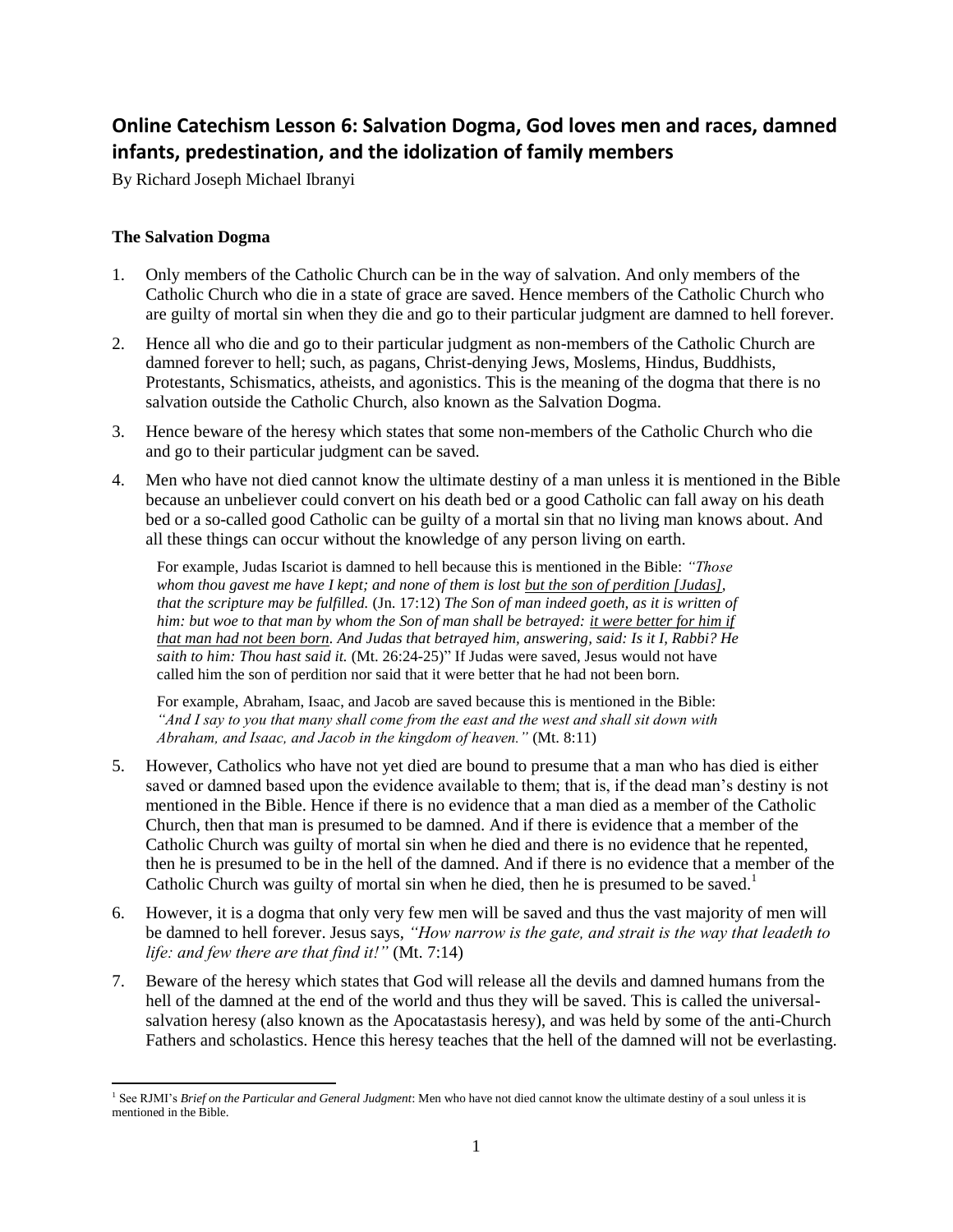For detailed information regarding the topics in this section, RJMI's *Topic Index*: The Salvation Dogma.

#### **God loves all men and races and wants all men to be saved and against racism**

- 8. God loves all men and thus wants them to be saved except those who are in the hell of the damned. *"But thou hast mercy upon all because thou canst do all things and overlookest the sins of men for the sake of repentance. For thou lovest all things that are and hatest none of the things which thou hast made; for thou didst not appoint or make anything hating it."* (Wis. 11:24-25) *"For this is good and acceptable in the sight of God our Saviour, who will have all men to be saved and to come to the knowledge of the truth."* (1 Tim. 2:3-4)
- 9. Hence Catholics must love all men and thus even their enemies as long as they are alive. Jesus said, *"Love your enemies; do good to them that hate you, and pray for them that persecute and calumniate you:"* (Mt. 5:44)
- 10. However, Catholics must hate with a perfect hatred all devils and damned humans and all humans who are presumed to be damned.
- 11. While Catholics must love all men that are alive, they must hate all sins. Therefore, Catholics must love the sinner but hate his sin.
- 12. While Catholics must love all sinners that are alive, they must not like and must abhor obstinate sinners. And Catholics and must rebuke, avoid, and punish or kill them if God's law and justice demands it and if possible.
- 13. Catholics must not only love all men that live but must also love all races even though they must abhor obstinately evil races.
- 14. A man is not evil because he is a human but because of he is guilty of deadly sin, and a race is not evil because of its race but because most of the people in a race are guilty of deadly sin.
- 15. The most extreme form of racism teaches that heresy that certain races of men are not human but are soulless beasts.

For example, Talmudic Jews believe that all Gentiles (non-Jews, non-Israelites) are not human and thus are animals with no souls. They call Gentiles "goyim," which means cattle. And some Christian Identity heretics believe that Jews are not human and thus are animals with no souls. And some white racists believe the same of black people. And some black racists believe the same of white people.

16. Hence it is the mortal of racism to hate men because of their race and thus hate the race itself.

God has exterminated whole races not because of their race but because of their great evilness in disobeying his commandments. If most members of a race are very evil, Catholics must abhor them and even war against that race if God's justice demands it; but they must still love and not hate that race.

17. Therefore, do not use racial slurs; that is, names that are derogatory of a race. And every race has them. Even though you may only mean to use a racial slur for some person or persons of a race and not the whole race, the whole races gets dragged in with it and thus you will offend the whole race. For example, instead of using the word nigger for an evil black, use the words black savage, black heathen, black radical, black criminal, or black gangster. And instead of using the words "white cracker" for an evil white person, use the words white savage, white heathen, white radical, white criminal, white gangster, or white trash. And instead of calling an unbelieving Jew a kike or a hymie, call him an apostate Jew, perfidious Jew, unbelieving Jew, or Christ-denying Jew. In this way you do not denigrate the whole race but only certain members of the race.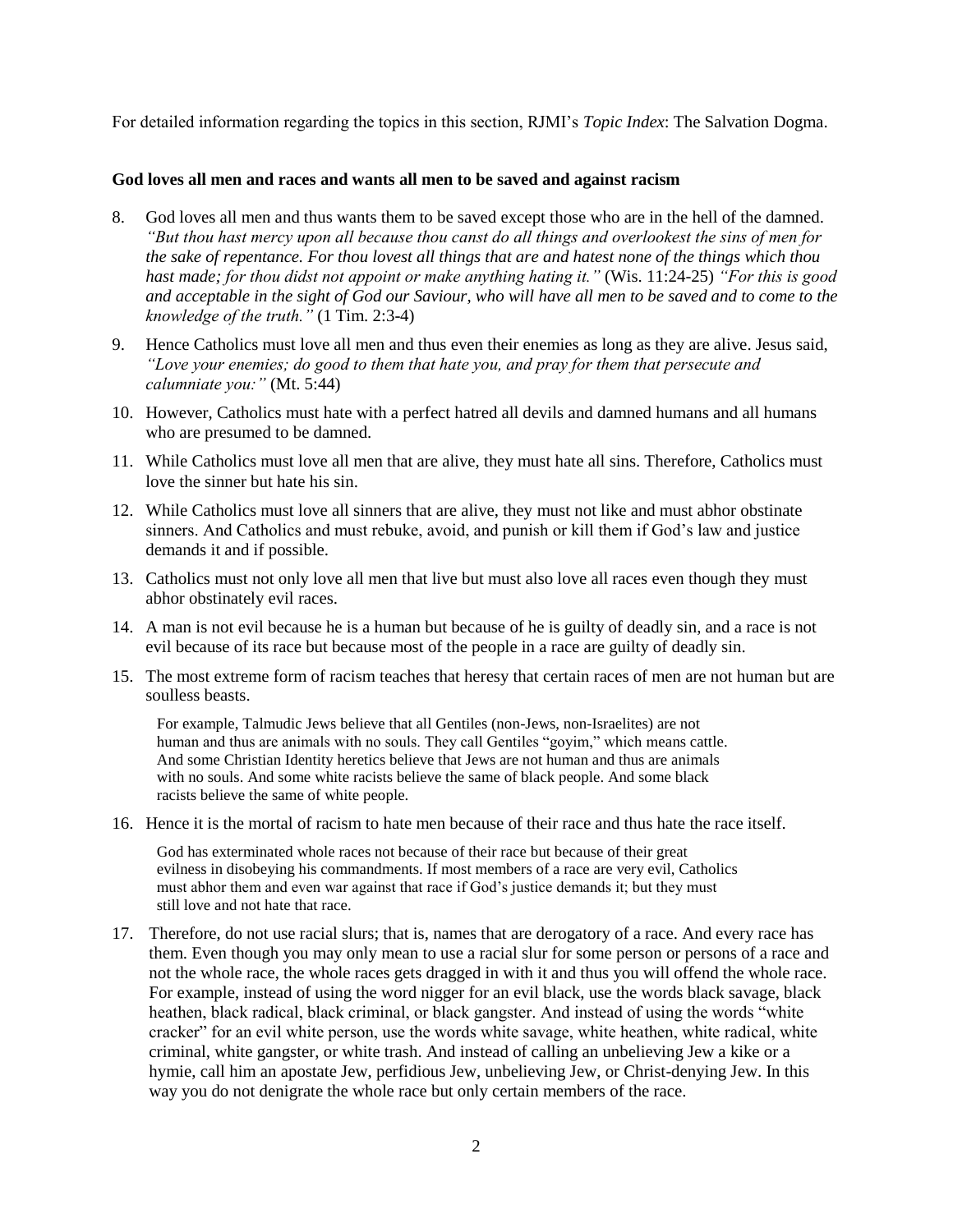- 18. One race is superior to another only because it obeys more of God's commandments than the other race and not because it is physically or intellectually or economically superior to the other. Jesus says, *"My mother and my brethren are they who hear the word of God and do it"* (Lk. 8:21), and thus regardless of race or of physical or material superiority.
- 19. God created the different languages and racial traits and thus races for two reasons:
	- a) As a remedy for mankind's sins of not spreading out over the face of the earth as God had commanded and for trying to reach God by their own human effort.
	- b) Because it was always God's will to eventually create a diversity of racial traits and cultures even if Adam and Eve had not committed the original sin and men had remained pure and holy. After all, God created a diversity of traits in animals of the same species sometime after the flood because there were only two (or in some cases seven) of the same animal, male and female, on the Ark. And yet from them God created a diversity of traits, such as many kinds of dogs, cats, birds, and cows. And God did the same for humans after the Tower of Babel.
- 20. Therefore, it is against God's will to believe that there should be only one race or that races should be mixed together to the point of losing their unique traits and identity.

For example, the United States of America is guilty of this. It does its best to eliminate the unique identity of races by attempting to merge all the races into one amorphous race-less mob with no past, history, or culture.

21. Hence, as general rule, races should marry among one another in order to preserve their races.<sup>2</sup>

#### **Damned infants**

- 22. Unbaptized infants and baptized non-Catholic infants who die and go to their particular judgment as such are damned to hell and suffer forever because of the guilt of original sin but suffer less than those who died guilty of mortal sin.
- 23. Beware then of the heresies which state the dead unbaptized infants or baptized non-Catholic infants are not in the hell of the damned or they are in the hell of the damned but do not suffer. The worst heresy teaches that dead unbaptized infants are happy and united to God, which was taught by the apostate Thomas Aquinas.

For detailed information regarding the topics in this section, RJMI book *Damned Infants*.

### **Predestination**

l

- 24. God knows all things before they come to pass: *"For the Lord knoweth all knowledge and hath beheld the signs of the world, he declareth the things that are past and the things that are to come and revealeth the traces of hidden things. No thought escapeth him and no word can hide itself from him."* (Eccus. 42:19-20) *"For all things were known to the Lord God before they were created."* (Eccus. 23:29)
- 25. Hence God knew who was among the elect and the damned before the world was created: *"Faithfully we confess the predestination of the elect to life and predestination of the impious to death."*<sup>3</sup> God knew whose names were not written in the book of life from the foundation of the

<sup>2</sup> For more information, see RJMI article, *On Racial Traits and the Origin of Races*.

<sup>&</sup>lt;sup>3</sup> Pope Benedict III, *Council of Valence III*, 855: "On Predestination: Canon 3.